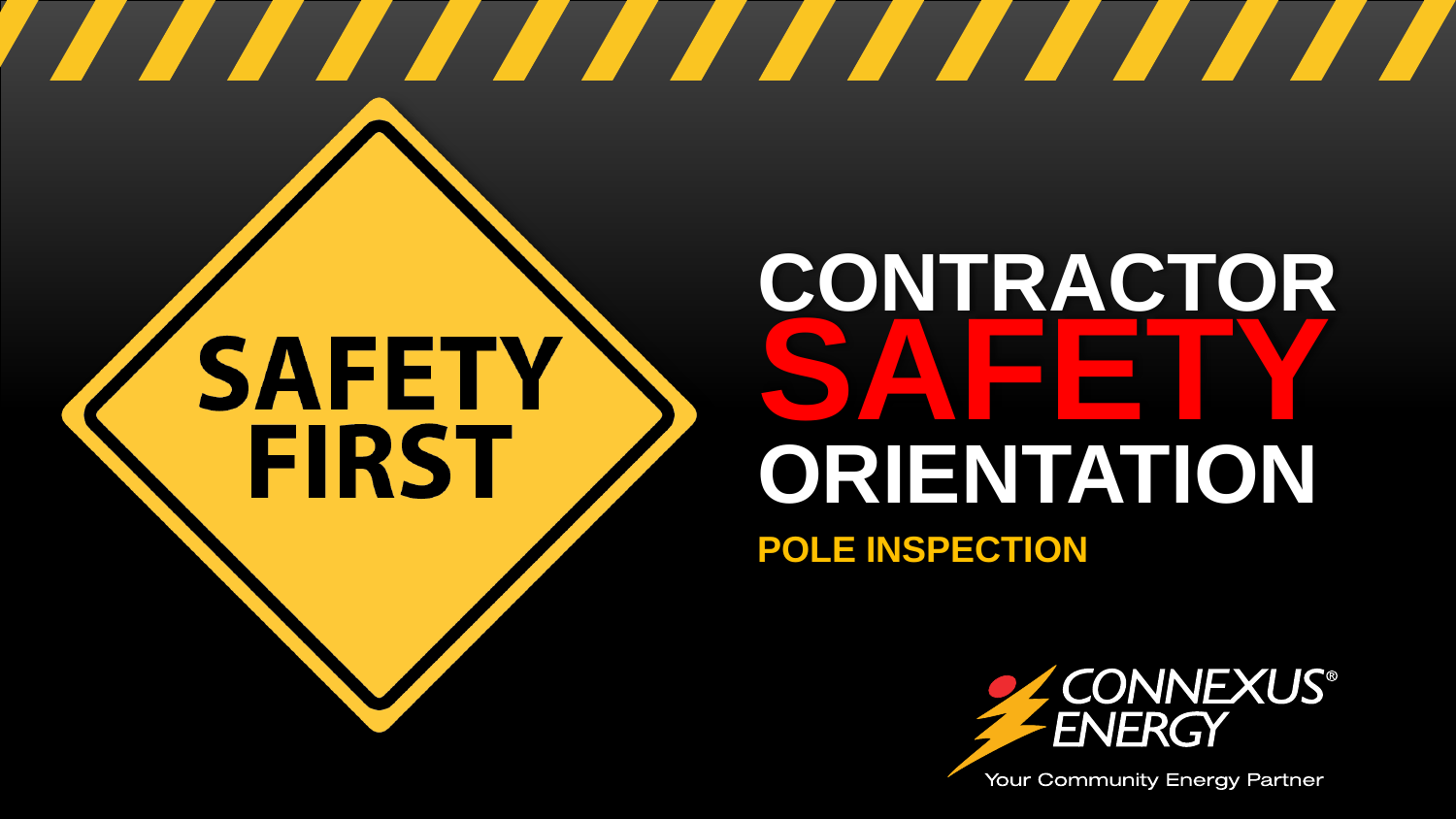# **POLE INSPECTION - GENERAL PRECAUTIONS**

- **Connexus Energy cannot guarantee the condition of any right of way (ROW) utility poles are placed in. Generally we do not own the ROW's our equipment is placed within.**
- **Ensure that you do a proper worksite evaluation before approaching any utility and that when approaching a utility pole you have surveyed the area for any general hazards such as:**
	- **Poisonous plants (ivy, sumac, oak)**
	- **Insect nests**
	- **Slip, trip, or fall hazards**
	- **Traffic hazards**

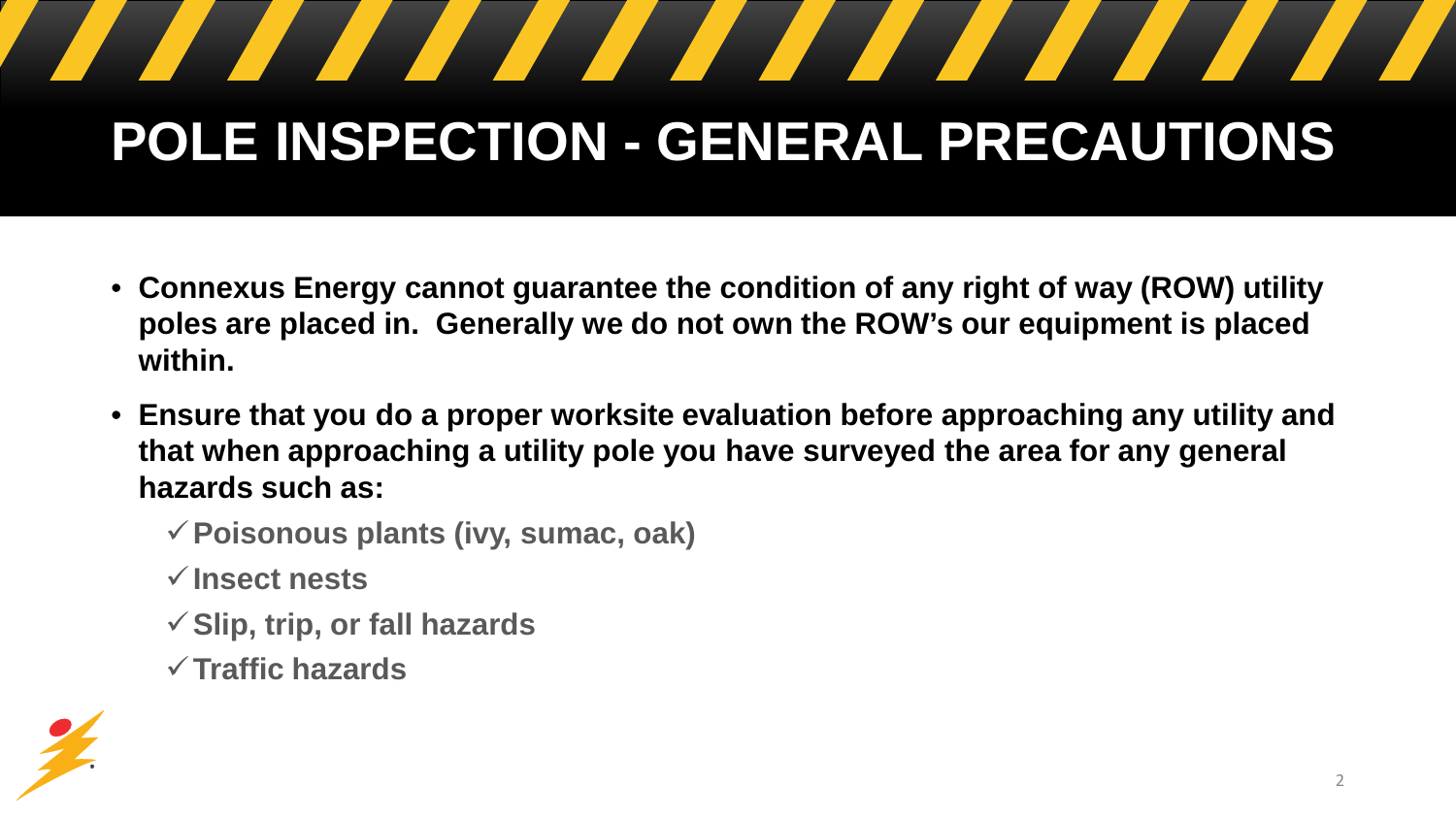#### <u> Santa Barat de Santa Barat de Santa Barat de Santa Barat de Santa Barat de Santa Barat de Santa Barat de San</u> <u>a shekara ta 1999 a shekara ta 1999 a shekara ta 1999 a shekara ta 1999 a shekara ta 1999 a shekara ta 1999 a </u>

#### **POLE INSPECTION – SPECIFIC HAZARDS**

- **Utility poles are exposed to the weather and the general public, and may have conditions Connexus Energy is unaware of as a result.**
- **Unsafe conditions may exist, and are not limited to:**
	- **Cut or damaged ground wires**
	- **Cut or broken guy wires**
	- **Broken, cracked, or damaged insulators**
	- **Severe cracks or breaks in the pole**
	- **Broken or damaged wire**
	- **Broken or damaged cross arms**
	- **Arcing or sparking transformers, regulators, or capacitors**
- **If any of these conditions exist, do NOT approach the pole, call Connexus Energy System Operations and report them immediately.**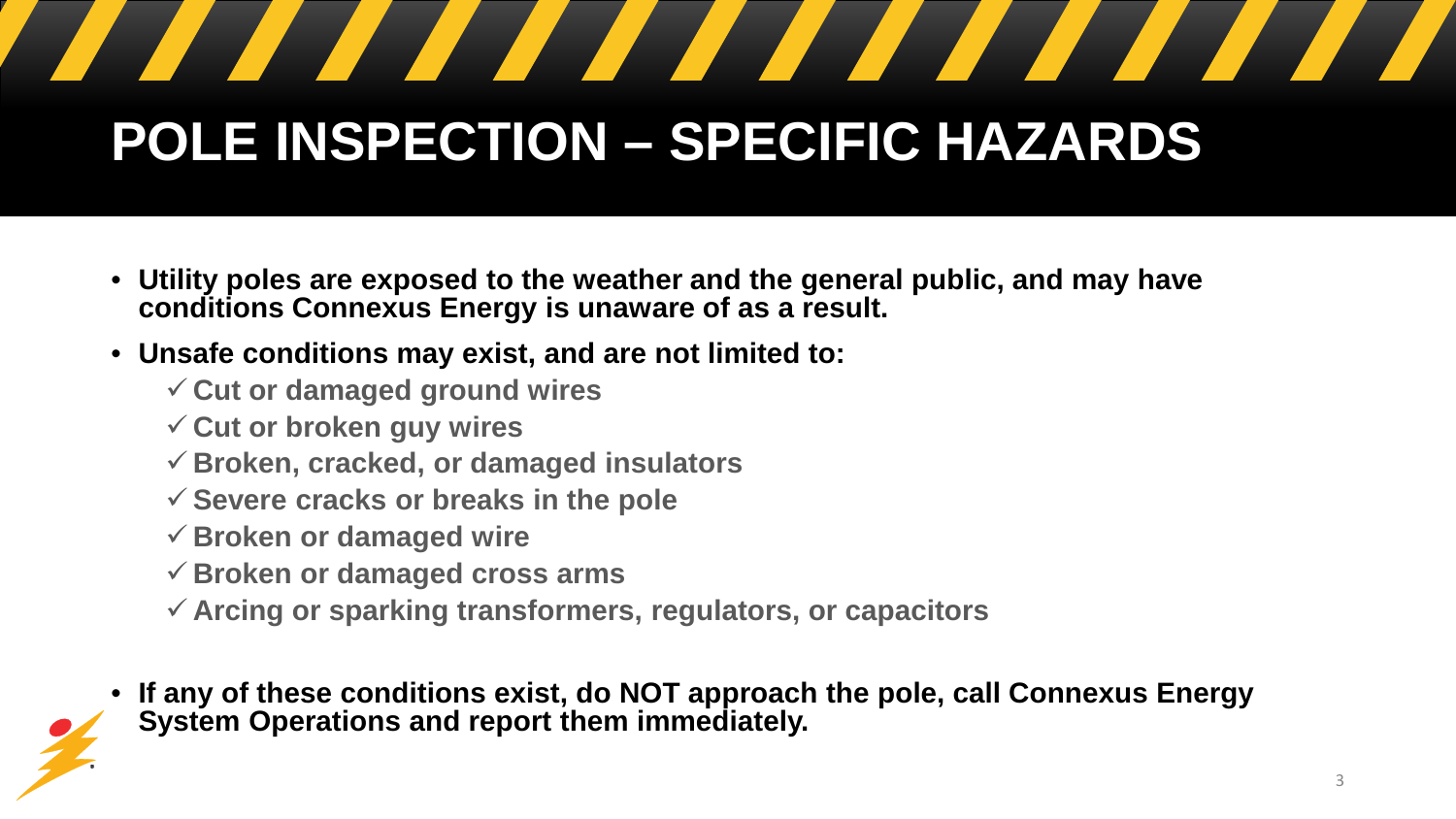#### <u> The Communication of the Communication of the Communication of the Communication of the Communication of the Communication of the Communication of the Communication of the Communication of the Communication of the Commun</u>

#### **PRECAUTIONS IF HAZARD FOUND**

**If you find any condition that may cause immediate danger to yourself or the general public:**

- **1. Back away from the affected area**
- **2. Alert Connexus Energy System Operations**
- **3. Do not let others approach the pole**

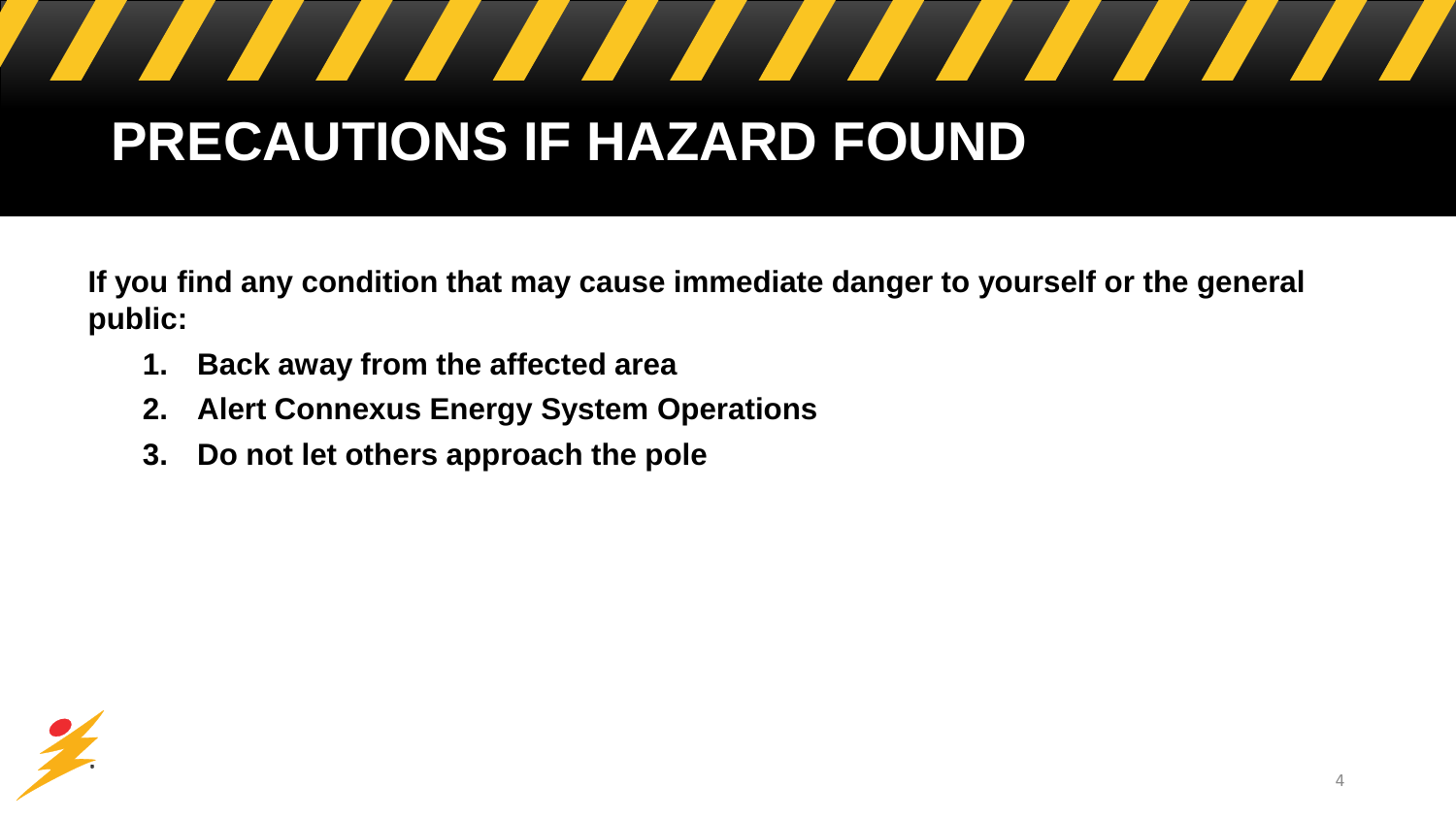# **UNAUTHORIZED POLE ATTACHMENTS**

- **If you believe that an unauthorized pole attachment is present, please make a note of that to your inspection record.**
- **Unauthorized pole attachments are, but are not limited to:**
	- **Signs**
	- **Television reception dishes**
	- **Deer stands**
	- **Holiday decorations**
- **If you believe an unauthorized pole attachment creates danger to you, the general public, or our employees, report it immediately to System Operations**